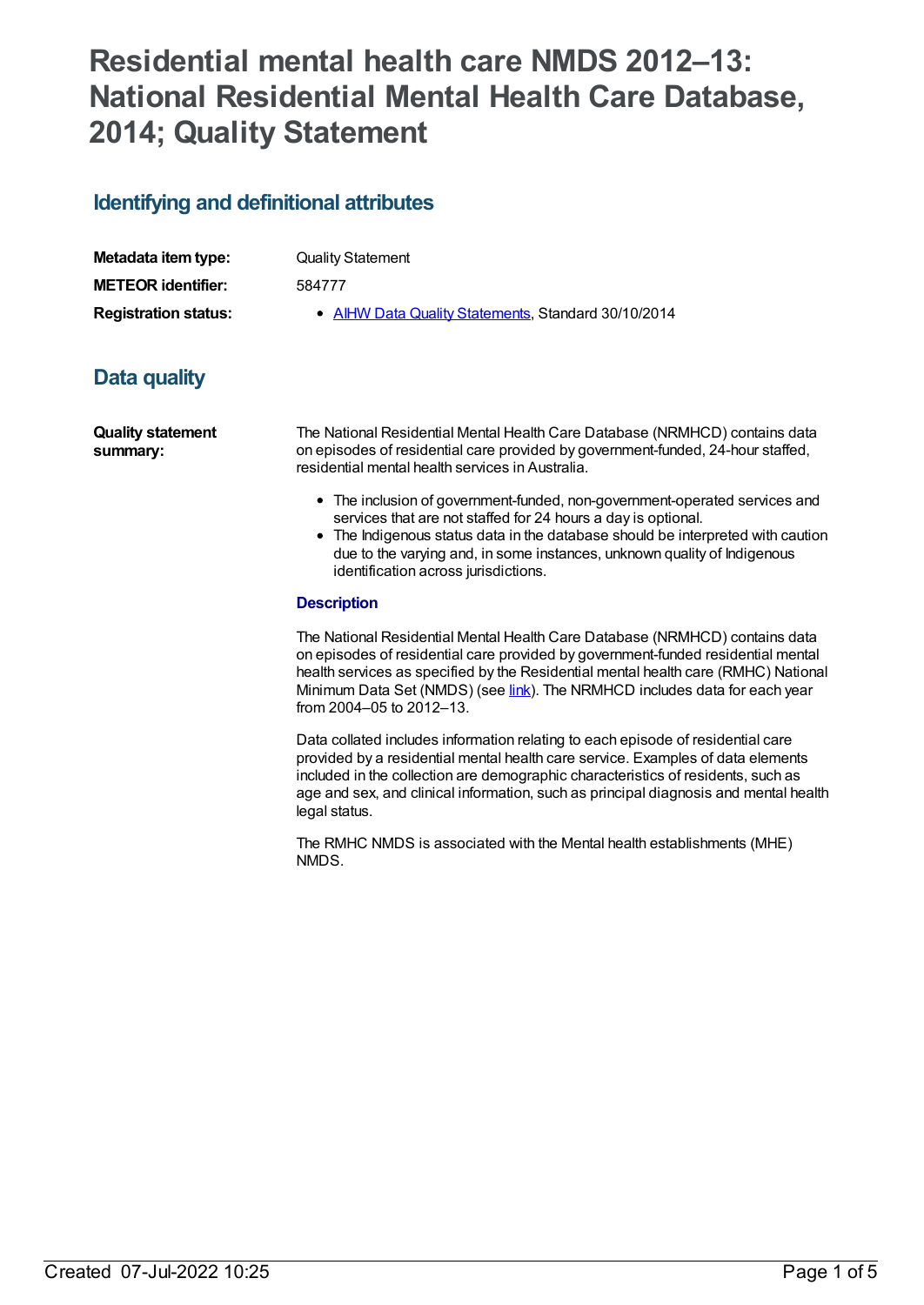| Institutional environment: | The Australian Institute of Health and Welfare (AIHW) is a major national agency set<br>up by the Australian Government under the <b>Australian Institute of Health and</b><br>Welfare Act 1987 to provide reliable, regular and relevant information and statistics<br>on Australia's health and welfare. It is an independent statutory authority established<br>in 1987, governed by a management Board, and accountable to the Australian<br>Parliament through the Health and Ageing portfolio.                                              |
|----------------------------|---------------------------------------------------------------------------------------------------------------------------------------------------------------------------------------------------------------------------------------------------------------------------------------------------------------------------------------------------------------------------------------------------------------------------------------------------------------------------------------------------------------------------------------------------|
|                            | The AIHW aims to improve the health and wellbeing of Australians through better<br>health and welfare information and statistics. It collects and reports information on a<br>wide range of topics and issues, ranging from health and welfare expenditure,<br>hospitals, disease and injury, and mental health, to ageing, homelessness,<br>disability and child protection.                                                                                                                                                                     |
|                            | The Institute also plays a role in developing and maintaining national metadata<br>standards. This work contributes to improving the quality and consistency of<br>national health and welfare statistics. The Institute works closely with governments<br>and non-government organisations to achieve greater adherence to these<br>standards in administrative data collections to promote national consistency and<br>comparability of data and reporting.                                                                                     |
|                            | One of the main functions of the AIHW is to work with the states and territories to<br>improve the quality of administrative data and, where possible, to compile national<br>datasets based on data from each jurisdiction, to analyse these datasets and<br>disseminate information and statistics.                                                                                                                                                                                                                                             |
|                            | The <b>Australian Institute of Health and Welfare Act 1987</b> , in conjunction with<br>compliance to the <i>Privacy Act 1988</i> , (Cth) ensures that the data collections<br>managed by the AIHW are kept securely and under the strictest conditions with<br>respect to privacy and confidentiality.                                                                                                                                                                                                                                           |
|                            | For further information see the AIHW website www.aihw.gov.au.                                                                                                                                                                                                                                                                                                                                                                                                                                                                                     |
|                            | Residential mental health services may be required to provide data to states and<br>territories through a variety of administrative arrangements, contractual<br>requirements or legislation. States and territories use these data for service<br>planning, monitoring and internal and public reporting. In addition, state and territory<br>health authorities supply data for the NRMHCD under the terms of the National<br>Health Information Agreement (see link), as specified by the RMHC NMDS (see<br>'Interpretability' section below). |
|                            | Expenditure and resource information for residential mental health services<br>reporting to the NRMHCD are reported through the associated National Mental<br>Health Establishments Database, as specified by the MHE NMDS (see link).                                                                                                                                                                                                                                                                                                            |
| <b>Timeliness:</b>         | Data for the NRMHCD were first collected in 2004–05.                                                                                                                                                                                                                                                                                                                                                                                                                                                                                              |
|                            | States and territories are required to supply data annually in accordance with the<br>RMHC NMDS specifications. The reference period for this data set is 2012-13,<br>that is, residential episodes occurring between 1 July 2012 and 30 June 2013.<br>Data for the 2012-13 reference period were supplied to the AIHW at the end of<br>December 2013.                                                                                                                                                                                            |
|                            | The AIHW publishes data from the NRMHCD in Mental health services in<br>Australia annually.                                                                                                                                                                                                                                                                                                                                                                                                                                                       |
| <b>Accessibility:</b>      | The AIHW produces the annual series Mental health services in Australia,<br>primarily as an online publication at http://mhsa.aihw.gov.au/home/. This includes<br>pdf documents of all sections in the publication, as well as data workbooks and an<br>interactive data portal.                                                                                                                                                                                                                                                                  |
|                            | In addition, a companion hard copy In brief summary document is produced and is<br>available from the Digital and Media Communications Unit of the AIHW.                                                                                                                                                                                                                                                                                                                                                                                          |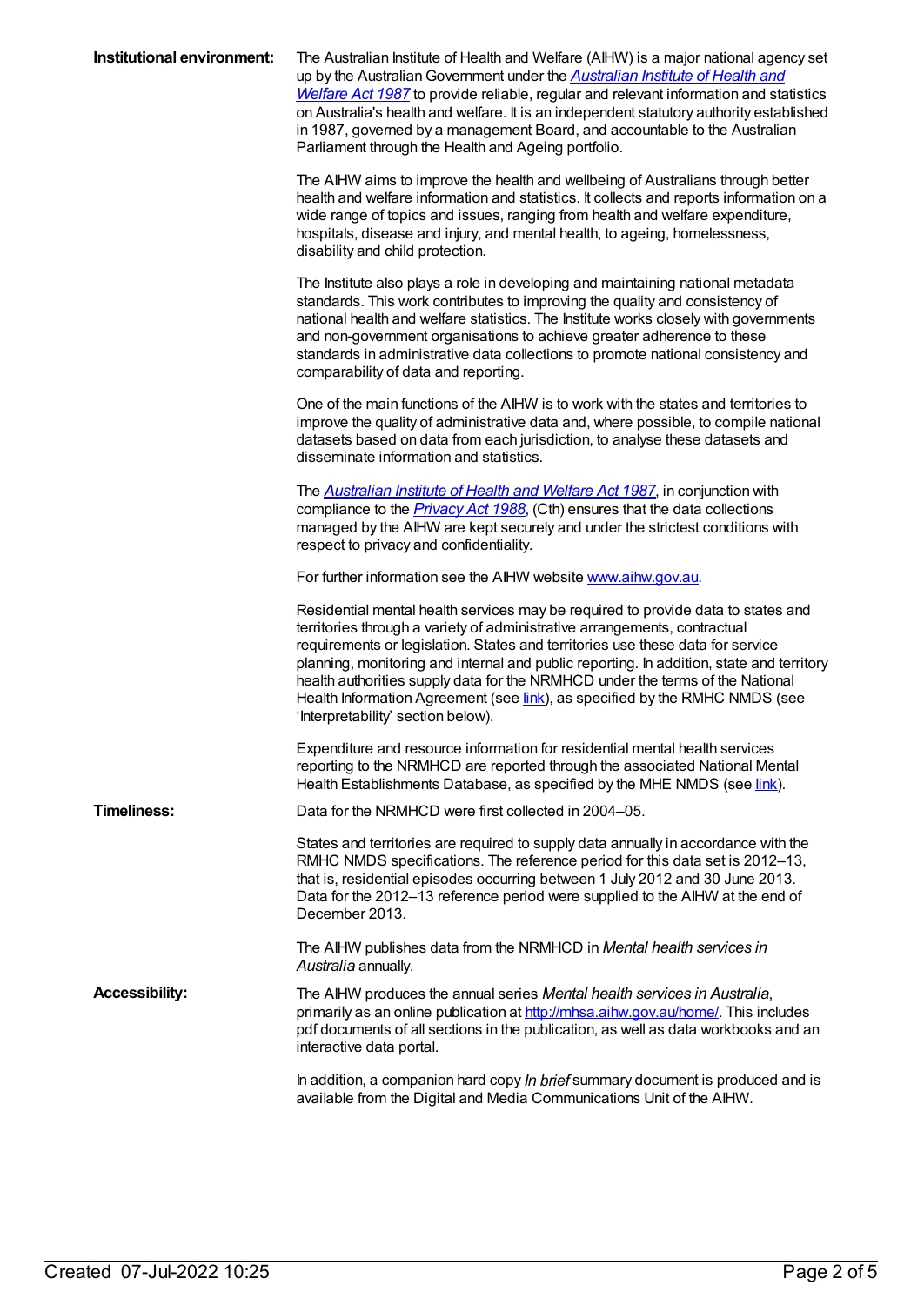**Interpretability:** Metadata information for the RMHC NMDS is published in the AIHW's online metadata repository—METeOR, and the *National health data dictionary*.

> METeOR and the *National health data dictionary* can be accessed on the AIHW website:

[/content/index.phtml/itemId/181162](file:///content/181162)

<http://www.aihw.gov.au/publication-detail/?id=10737422826>

Data published annually in *Mental health services in Australia* includes additional important caveat information to ensure appropriate interpretation of the analyses presented by the AIHW. Readers are advised to take note of footnotes and caveats specific to individual data tables that influence interpretability of specific data. Relevance: The purpose of the NRMHCD is to collect information on all episodes of residential care provided by government-funded residential mental health services, as specified by the RMHC NMDS.

> The scope for this collection is all episodes of residential care for residents in all government-funded and operated residential mental health services in Australia. These services employ mental health trained staff on-site; provide rehabilitation, treatment or extended care to residents for whom the care is intended to be on an overnight basis and in a domestic-like environment; and encourage the residents to take responsibility for their daily living activities. These services include those that employ mental health trained staff on-site 24 hours per day and other services with less intensive staffing. However, all these services employ on-site mental health trained staff for at least 6 hours per day and 50 hours per week. Residential care services that are not included in the collection are those in receipt of funding under the *[Aged](http://www.comlaw.gov.au/Details/C2012C00573) Care Act 1997* and subject to Commonwealth reporting requirements (that is, they report to the System for the Payment of Aged Residential Care collection).

The inclusion of government-funded, non-government-operated services and services that are not staffed for 24 hours a day is optional.

An episode of residential care is defined as the period of care between the start of residential care (for example, through the formal start of the residential stay or the start of a new reference period (that is, 1 July)) and the end of residential care (for example, the formal end of residential care, or the end of the reference period (that is, 30 June)). Episodes of residential care are measured in days. An individual can have one or more episodes of care during the reference period.

A residential stay refers to the period of care beginning with a formal start of residential care and ending with a formal end of the residential care. Accordingly, residential stays for long term residents may span multiple reference periods and be counted as an episode in each relevant collection year, contributing to multiple episodes over sequential collection periods.

Created 07-Jul-2022 10:25 Page 3 of 5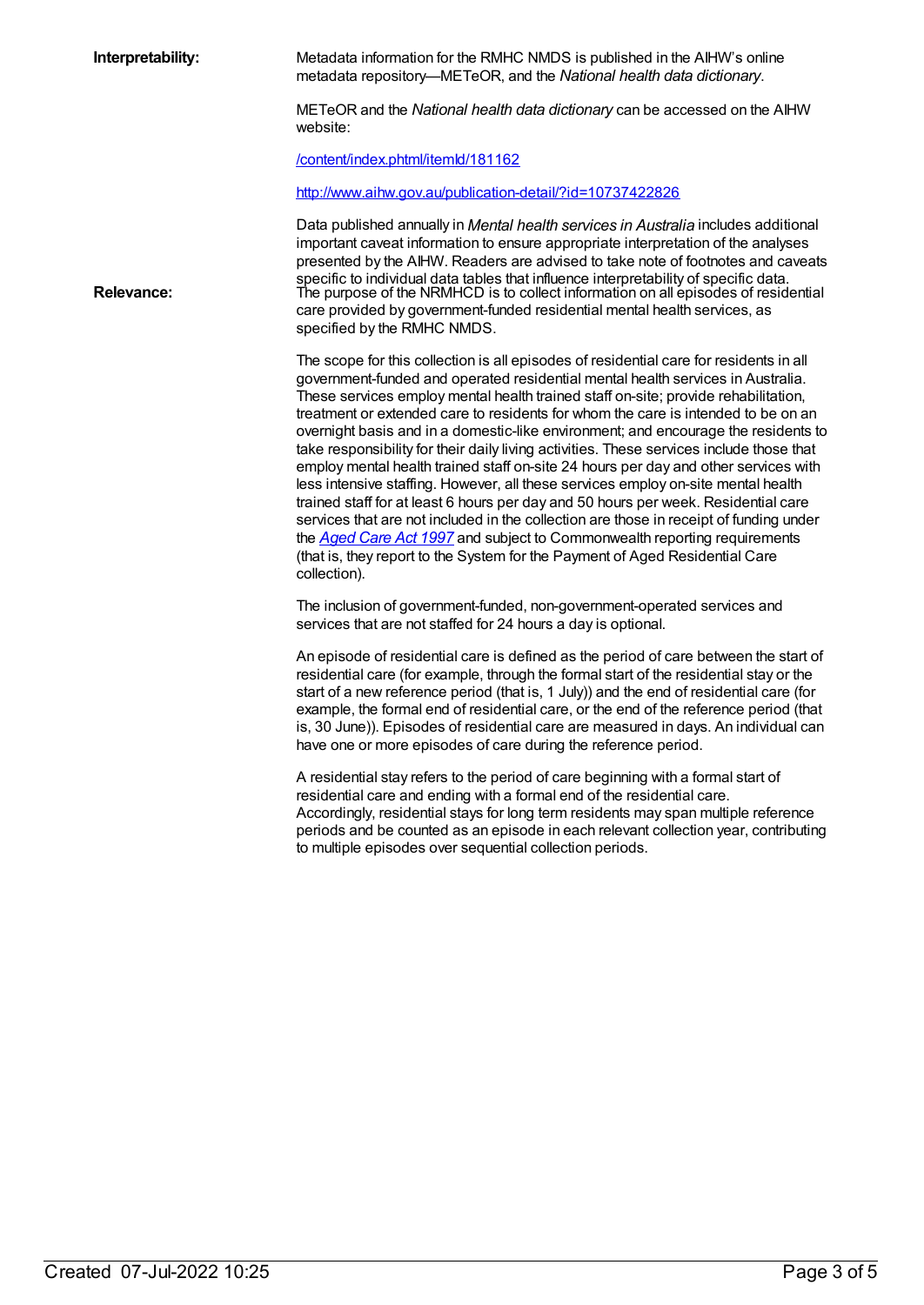**Accuracy:** States and territories are primarily responsible for the quality of the data they provide. However, the AIHW undertakes extensive validations on receipt of data. Data are checked for valid values, logical consistency and historical consistency. Potential errors are queried with jurisdictions, and corrections and resubmissions may be made by them in response to these edit queries. The AIHW does not adjust these data to account for possible data errors or missing or incorrect values.

> Data from non-government services and services with non-24-hour staffing are reported to the NRMHCD optionally by individual jurisdictions. Therefore, comparisons between jurisdictions should be made with caution. For the 2012–13 data, of the 72 services included in the collection, all but 11 of the services reported had mental health trained staff on-site 24 hours a day. Data from 11 nongovernment services were included in the 2012–13 collection.

Queensland does not report any in-scope government-operated residential mental health services to this collection.

#### *Indigenous status*

Among the jurisdictions, the data quality and completeness of Indigenous identification varies or, in some cases, is unknown. Indigenous status is missing for 3% of episodes in the 2012–13 NRMHCD.

States and territories provided information on the quality of the Indigenous status data for 2012–13 as follows:

- South Australia, the Northern Territory and the Australian Capital Territory considered the quality of their Indigenous status data to be acceptable.
- New South Wales, Victoria, Western Australia and Tasmania reported that the quality of Indigenous status data was acceptable. However, each jurisdiction cited areas for improvement in the collection of Indigenous status, including improvements based on the National best practice guidelines for collecting Indigenous status in health data sets [\(AIHW](http://www.aihw.gov.au/WorkArea/DownloadAsset.aspx?id=6442458760) 2010), increasing clinical compliance with the data collection process and the use of state-wide unique patient identifiers.

#### *Remoteness area*

Numerators for remoteness area are based on the reported area of usual residence of the patient, regardless of the location or jurisdiction of the service provider.

#### *Referral type*

Among the jurisdictions, quality of referral type data varies. Further scrutiny of this data is to be implemented for the 2013–14 collection.